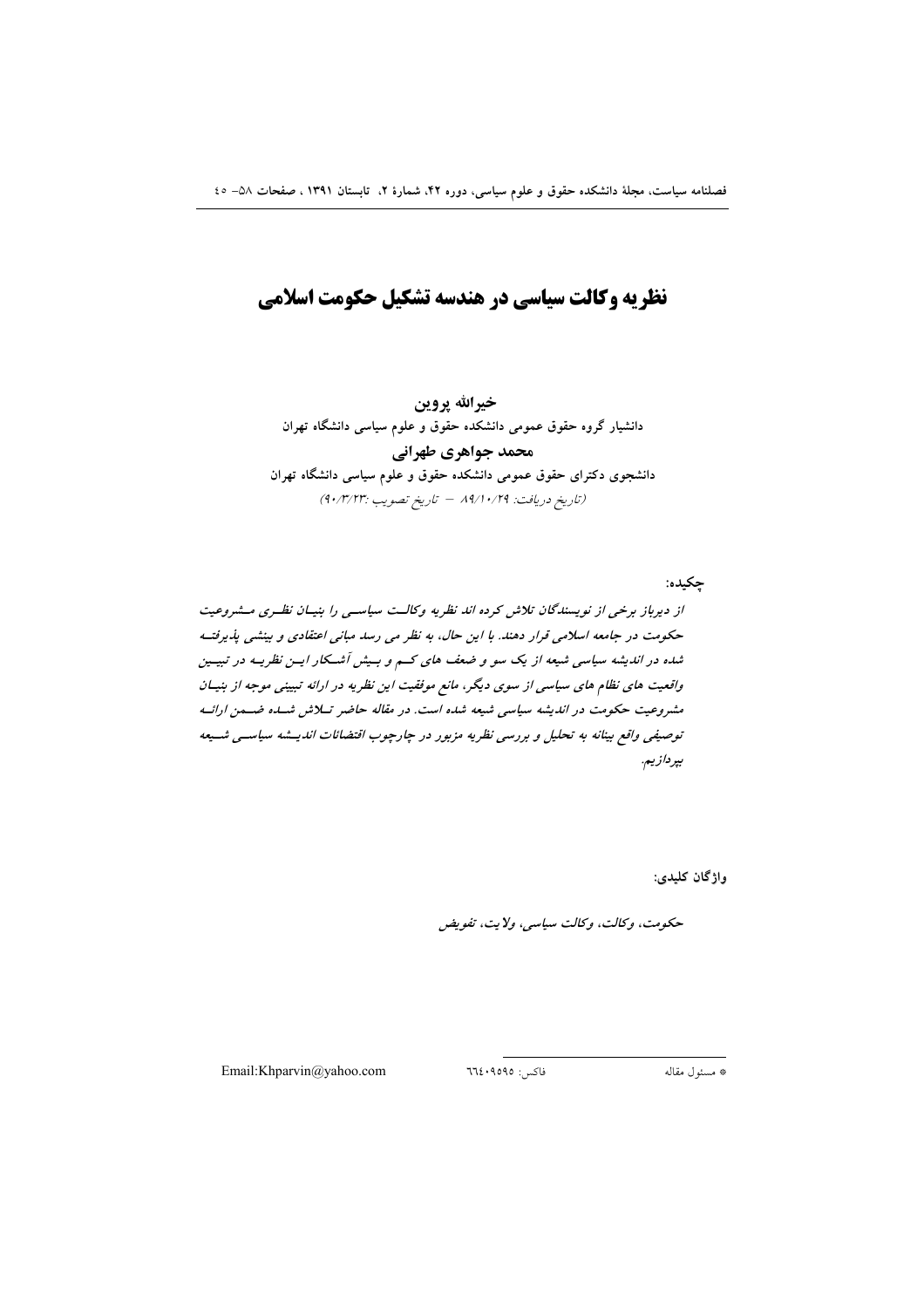#### مقدمه

به مجموعهای از سازمان های اجتماعی حکومت می گویند که برای تـأمین روابـط طبقـات اجتماعی و حفظ انتظام جامعه به وجود مـی[یــد (آقـا بخـشی و افـشاری راد، ۱۳۸۷: ۱۳۸) حکومــت در قالب هیأت حاکمان نمود میbیابد و اصلی ترین واحد سیاسی در گستره قلمرو مرزهـای کــشور است.' اما آنچه بیش از هر نکته دیگر شایسته توجـه و دقـت اسـت درک تجلـبی حکومـت در هیأت حاکمه جامعه سیاسی است. در حقیقت حکومت نه مفهومی واقعی بلکه مفهومی کلــی و انتزاعی است که در سیاق مناصب و مقامات سیاسی کشور تجلی یافته است.

از اصلي ترين دغدغه هاي هميشگي انسانها در جوامـع و اعـصار مختلـف پاسـخ بــه ايــن پرسش است که با توجه به ضرورت وجود حاکم در جوامع بشری چه فرد یا افرادی صالح بـه تصدی حکومت و اعمال اقتدار نسبت به دیگر شهروندان هستند. در حقیقت شاید بتـوان ادعـا کرد که اصلی ترین موضوع در اندیشه سیاسی در هر جامعه ای پردازش اندیـشه ای اسـت کـه بتواند مبنا و الگویی مناسب به منظور توجیه و تشکیل قدرت سیاسی در آن جامعه ارائه کند.

به علاوه اگرچه از احکام بدیهی عقل است که باید مشاغل بر مبنای قابلیت به افراد سبیرده شود و هرکس برای هر کاری قابلیتش بیشتر باشد، برای تـصدّی آن شایـستهتـر اسـت (صـالحی نجف آبادی، ۱۳۸٤: ٤٤ و ٤٦) و بنابر اقتضائات عقل و بناء عقلا « عاقل و عالم بودن به فنون سياست، مدبّر بودن و توانا بر اجرا و امین بـودن» (متظری، ۱٤۰۸ق، ج۱: ۱۰) شـروطی اسـت کـه در احـراز شایستگی افراد در تصدی مقامات سیاسی شرط می باشد. اما در هر جامعه ای بر اساس ماهیت

<sup>۔&</sup>lt;br>1<sub>– بر</sub>ای واژه حکومت معان<sub>م،</sub> دیگر نیز استفاده شده است که موضوع این پژوهش نخواهد بود:

۲. یکی از معانی حکومت، داوری و فیصله دادن به منازعات است. به همین معنا، در نهـج|لبلاغـه ضـمن اشــاره بــه مــاجرای حكميت، كلمه حكومت به كار رفته است: و قد كنت أمرتكم في هذه الحكومة أمـري (نهـج|لبلاغـه، خطبـه ٣٥) و قـد كنـت نهيتكم عن هذه الحكومة فأبيتُم على إباءَ المخالفين المنابذين (نهج لبلاغه، خطبه ٣٦)

٣. حکومت، یکی از اصطلاحات فقهی مربوط به دیات و از مباحث ارش جراحات است. وقتی شـارع مقـدار دیـه جنـایتی را تعیین نکرده است، محاسبه دیه، با روش حکومت و ارش انجام میپذیرد، یعنی، جنایت را بر فرض مملوک بودن «مجنی علیه» ارزشگذاری کرده و به همان نسبت از دیه حر محاسبه میکنند «کل موضع قلنا فیه الأرش أو الحکومهٔ فهما واحـد. و المعنــی أنه يقوم صحيحاً لو كان مملوكاً و يقوم مع الجناية و ينسب إلى القيمة و يؤخـذ مـن الديــة بحـسابه.» (نجفـي، ١٣٩٢ق، ج ٤٢:  $(\tau \circ \tau$ 

٤. حکومت، در اصطلاح علمای اصول، عبارت است از آنکه دلیلی برخی از مصادیق دلیلی دیگر را از شمول آن بیرون کنــد و مدَّعی عدم شمول آن دلیل، نسبت به این مصادیق باشد. به بیان دیگر، حکومت، عبارت از تصرف دلیلی در دلیل دیگر اسـت، مانند حرمت ربا و حديث «لا ربا بين الوالد و الولد» (تهذيب الاصول، ج٣: ١٣٧؛ و لغتنامه دهخدا، واژه حكومت. بــه نقــل از جعفر پیشه فرد، ۱۳۸۰: ۸۸).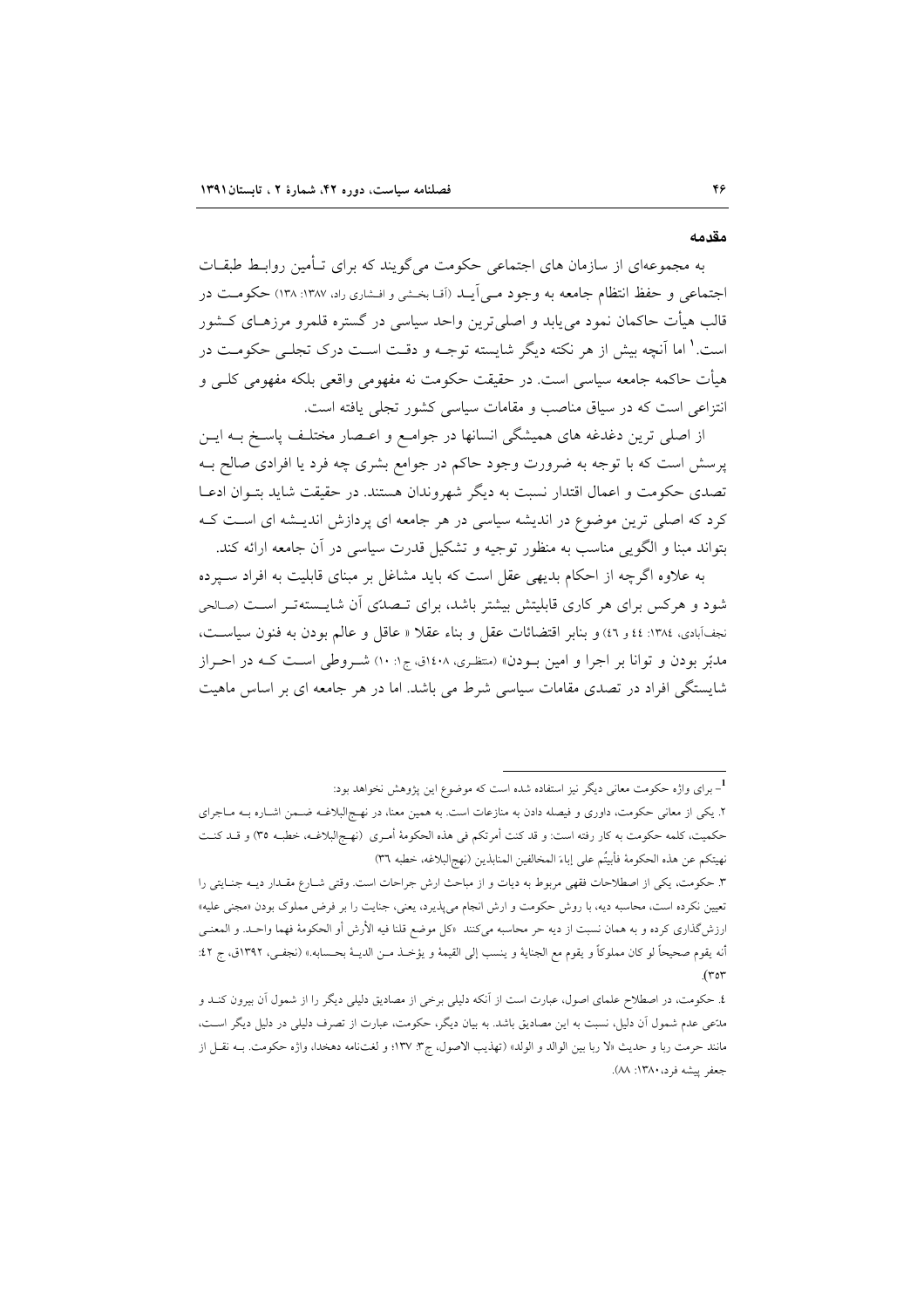يذيرفته شده حكومت، اوصافي مضاعف در احراز مقامات و مناصب حكومتي مي تواند شيرط شو د.

در خصوص ماهیت و مبنای مشروعیت حکومت و مناصب مزبـور در جوامـع اسـلامی، دیدگاههای مختلف می تواند وجود داشته باشد. بر این اساس در یک نگاه ممکن است گفتـه شود حکومت و مناصب سیاسی در جوامع اسلامی نیز همچون دیگر جوامع بشری بحثی کاملاً عرفی است چراکه شارع مقدس برای آن حکمی جعل نکـرده اسـت بخـصوص کـه برخـی از مناصب حکومتی امروز مسبوق به سابقه در زمان صدر اسلام نبوده (مثل ریاست جمهـوری) و نصی خاص در مورد ماهیت یا حکم مترتب بر آنها به دست ما نرسیده است و بنـابراین بـرای مناصب حکومتی امروز حکم شرعی متصور نخواهد بود. اما از دیدگاه مقابل می توان استدلال کرد برای عناوین اعتباری مستحدثه بشری نباید به دنبال دلیل فقهی با همان عنوان گشت؛ بلکه بايد با توجه به تبيين جايگاه موضوعي آن در شرع، در چارچوب اصول و قواعد به استخراج و استنباط حکم شرعی ان پرداخت (میر،۱۳۸۲: ۸۲).

دیدگاه اول که حکومت را در بلاد اسلامی امری عرفی قلمداد کرده و شأن انحصاری برای دین در مقوله حکومت متصور نیست؛ در قالب نظریه وکالت سیاسی تفصیل یافته است.دیدگاه مخالف که ماهیت حکومت را امری شرعی و دارای مبانی و احکام خاص دینبی قلملداد کرده در قالب نظريه ولايت فقيه بسط يافته است. در اين مجال تلاش مـي شـود ديـدگاه اول تبيـيم شود. همچنین به منظور بازشناسی کامل این نظریه لازم است به نحو هـر چنـد کوتـاه و گـذرا نظریه ولایت سیاسی نیز تبیین شود تا بتوانیم اختلافات مـاهوی ایـن دو نظریـه را درک کنـیم. همچنین چالش های مواجه با نظریــه وکالــت سیاســی در جامعــه دینــی و اقتــضائات تــشکیل حکومت بر اساس این دیدگاه نیز در انتهای مقاله مورد بحث و بررسی قرار گرفته است.

#### ۱ــ توصيف نظريه وكالت سياسى

محتمل است که نظریه وکالت سیاسی در راستای بازپردازش بومی و فقهی نظریه نمایندگی سیاسی/Political representation در زمان مشروطه تبیین شده و ظاهراً برای نخستین بار علامـه نائینی به پذیرش اصل نمایندگی مجلس شورای ملی از باب وکالت تصریح نکـردهانـد. بـراین اساس گفته شده است «مرحوم نائینی; بر این باور بودند که نمایندگی مجلس (مفهـوم مــدرن) یا از باب وکالت شرعی است و یا حداقل از باب مطلق وکالت، یعنی واگـذاری امـور بـه فـرد ديگر كه ماهيت وكالت نيز همان طلب نيابت بود» (دلير، ١٣٦١: ٧٩ و٨٠).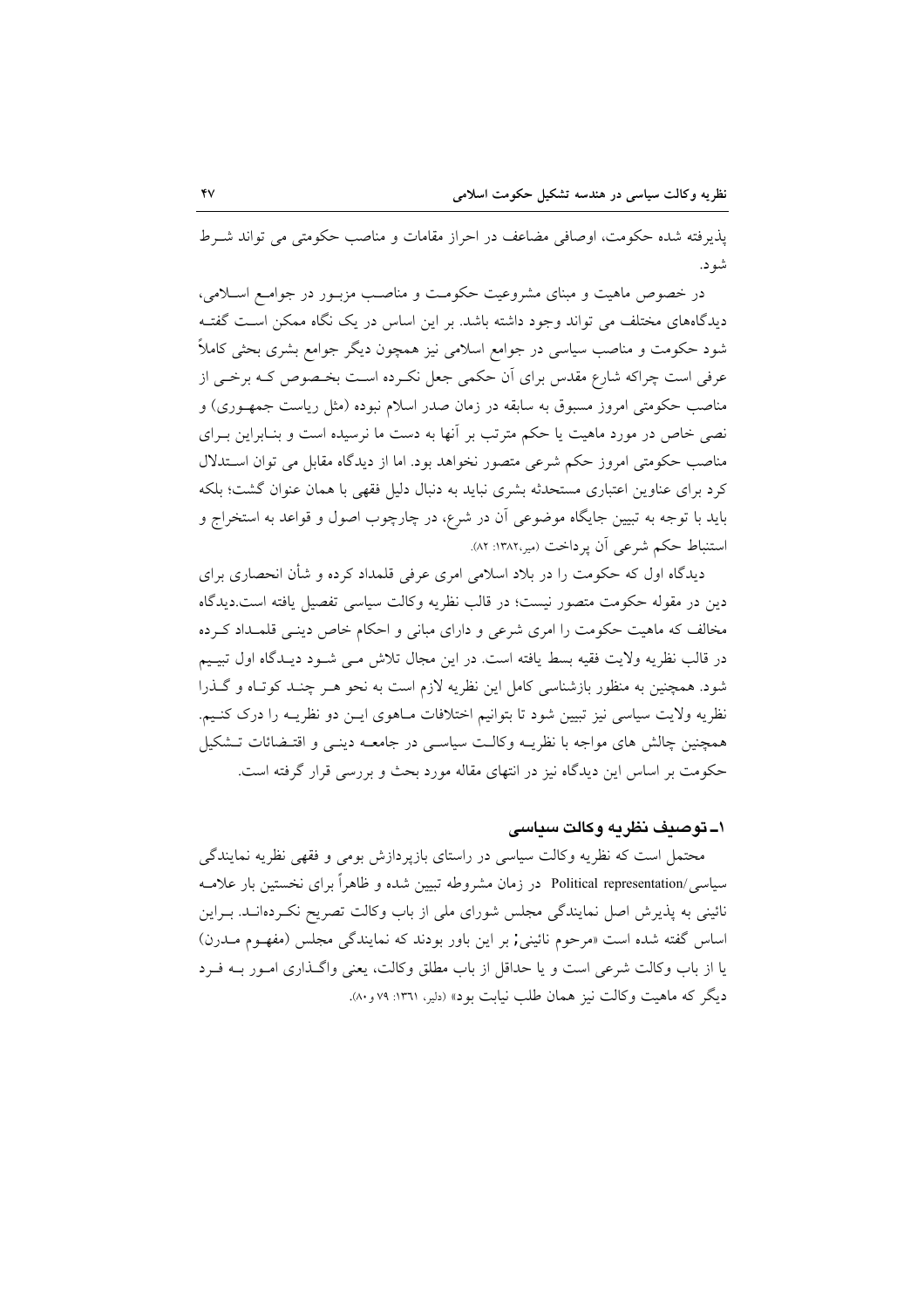وکالت<sup>۱</sup> از ریشه «و ک ل» و به معنای «تکیه زدن به دیگری در امـور خــویش» اســت(جعفـر پیشه فرد.۱۳۸۰: ۹۰). اما در اصطلاح، وكالت يكي از عقود شرعي است كه به الاستنابهٔ في التبصرف تعريف مي شود (شهيد ثاني،١٤١٠ق:١١؛ محمد حسن نجفي، ج٣٩٢،٢٧ق:٥١: علامـه حلـي، ج ٢٧٢،١٥ق: ٥؛ محقـق حلي، ١٤٠٩ هـ ق: ٤٢٥؛ امام خميني، ج ٣، ١٣٦٨: ٦٧).

وکالت، بنا بر عقد بودن آن، دارای سه رکن موکل، وکیل و مورد وکالت است. ٌ با توجه به اين تعريف گفته شده: «مفهوم مدرن نمايندگي، با مفهوم وكالت فقهي، قابل جمع است. دليـل آن هم این است که باب وکالت از ابواب معاملات و عقود است ؓ ( دلیر، بهرام،۱۳۸۸: ۳۵).

البته اقتضائات و محدودیتهایی خاص که در مباحث حقوق خصوصی برای عقد وکالـت فرض شده موجب شده تا طرح نظريه وكالت سياسي چندان موافـق مبـاني و نگــرش پذيرفتــه شده در خصوص عقد وكالت در ميان محققان قلمداد نشود. به همين جهـت، قـائلين بــه ايــن دیدگاه سعی در ارائه پردازشـی نـو از مفهـوم وكالـت در چـارچوب مباحـث حقـوق اساسـی داشتهاند و به همین منظور وجوه ممکن در مدلول واژه وکالت در ادبیات حقوق اساسبی را بـه شرح ذيل دانستهاند:

١. اذن در تصرف: در این صورت (اعطای اذن به حاکمان به منظور تـشکیل حکومـت) عقد نخواهد بود و در استمرار حکومت، استمرار اذن لازم است؛

٢. استنابه در عمل: اين همان عقد وكالت مرسوم در فقه است. در ايـن مرتبـه، وكيـل نایب مناب موکل است و تصرفاتش به نام موکل خواهد بود. استمرار این عقــد نیــز هــمچــون اذن، برای استمرار حق حاکم لازم است. و در صورت موت و حجر ساقط می شود؛

<sup>1&</sup>lt;br><sup>1</sup>– در تقسیم فقهی نسبت به مفاهیم به کار برده شده و نیز احکام صادره، به دو دسته تأسیسی و امضائی تصریح شده است. … مفهوم وکالت و نمایندگی به حوزه امضاء مربوط میشود نه تأسیس و نیز حکـم را بــه حکـم تعبـدی و غیــر تعبـدی تقــسیم میکنند. مفهوم وکالت و نمایندگی، یک مفهوم اعتباری، امضائی و غیر تعبدی است(دلیر، ۱۳۸۸: ۳۲).

<sup>&</sup>lt;sup>2</sup>- نهاد وکالت دارای ارکان خاص خود است که عبارتند از: موکّل: جاعل و واگذارکننده مورد وکالـت اسـت. او بایــد عاقــل، بالغ، کامل و دارای حق تصرف در مورد وکالت باشد. (نجفی، ج۲۷،۱۳۹۲ق:۳۸۷).

وکیل: کسی است که وظیفه وکالت به او سپرده شده و او نیز پذیرفته است. وکیل، باید بالغ، عاقل و کامل باشد و با عوارضـی چون مرگ، بیهوشی و جنون وكالتش باطل می شود (نجفی، ۱۳۹۲ق: ۳۹٤–۳۹۳).

مورد وكالت: كاري را گويند كه بر عهده وكيل قرار گرفته تا انجام دهد. (امام خميني، تحريرالوسيله، ج٢، ١٣٦٨:٤٠). <sup>3</sup>–لازم به تذکر است وکالت، انواع و اقسامی دارد؛ از قبیل وکالت انتخابی، وکالت انفرادی، وکالت ایقاعی، وکالت با معاوضه، وكالت بلاعزل، وكالت تسخيري، وكالت تشريعي، وكالت جمعي، وكالت خاص، وكالت خصومت، وكالت دادگاه، وكالت در بیع، وکالت در توکیل، وکالت در طلاق، وکالت در عبادت، وکالت در قبض، وکالت در قصاص و وکالت در محاکمه، که بیش از ٤٨ نوع وكالت داريم(جعفري لنگرودي، ج ١٣٧٨،٥: ٣٨٢٢-٣٨٣٣).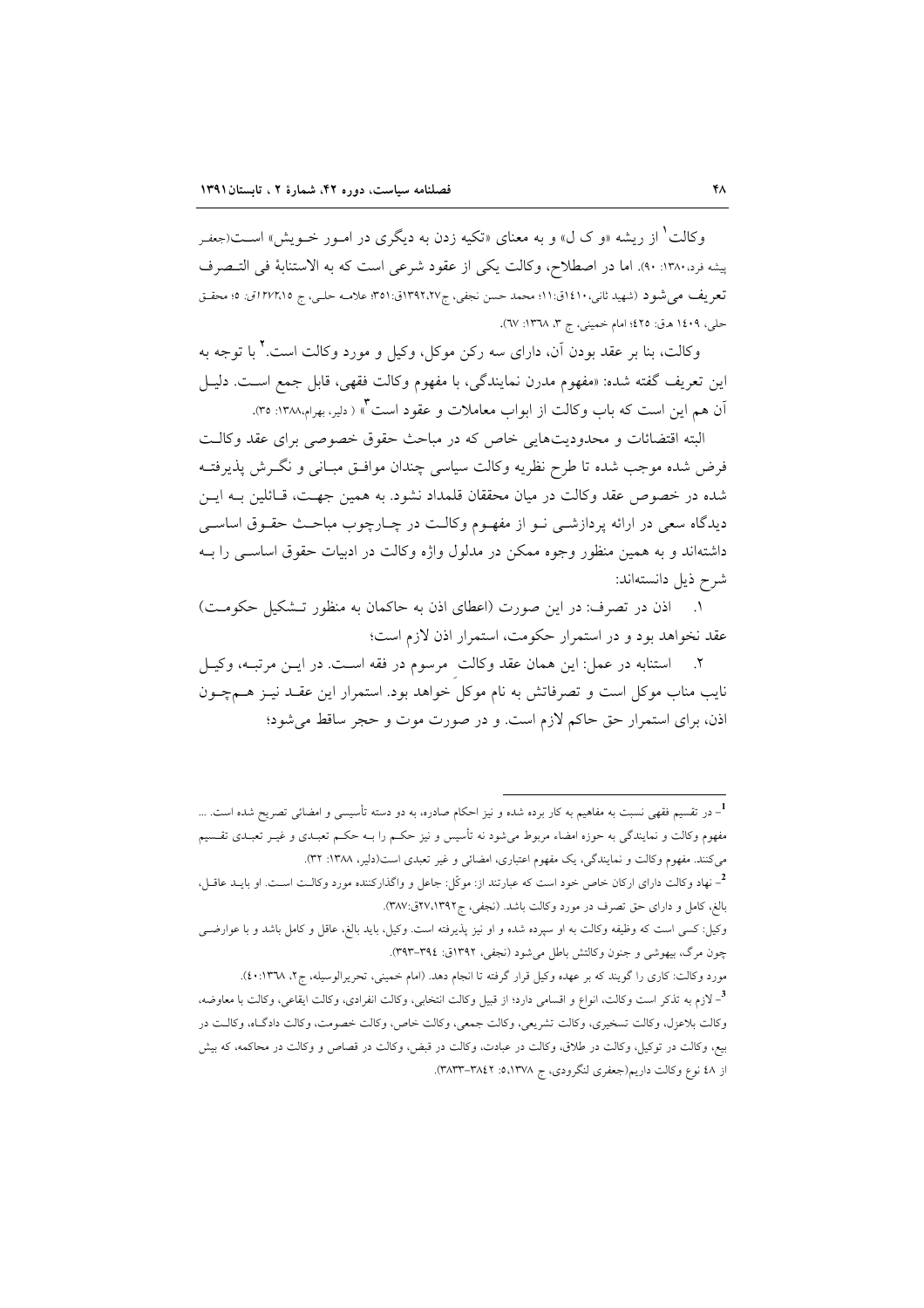٣. ايجاد سلطه و و لايت براي غير: اين نوع وكالت هرچند دليلي بر مشروعيتش نيست؛ اما با استناد به «اوفوا بالعقود» الزامآور خواهد بود. بيعت از همين سـنخ اسـت (متظرى، جلـداول، ۰۹؛۱٤ز ، ،۷۵ و ٥٧٥).

ديگران در تكميل اين فكر افزوده اند: « ملي بودن از اوصاف عقد وكالت در حوزه حقوق عمومي است كه با اقتضائات عقد وكالت در حقوق خصوصي متفـاوت اسـت» (مـدايتنيـا، ١٣٨٥:  $(\tau')$ 

بر این اساس، مبنای مشروعیت حکومت، عقد وکالتی است که میان مردم و حاکمان منعقد شده که قلمرو موضوعی این عقد نیز همه امور لازم در اداره و تمشیت جامعه اسـت. بنـابراین، مردم می توانند در راستای اعمال کنترل و نظارت بر حاکمان، به جهت جایز بودن عقد وکالت، حاكمان را عزل كنند (حائري يزدي،١٩٩٤م: ١٢١–١١٩ و ١٣٣-١٢٧؛ صالحي نجف آبادي، ١٣٣٦: ١١٨–١١٦).

فرضيه وكالت را مي توان از نظريههاي رايج در ميان متفكران اهـل سـنت نيـز بــه حـساب آورد. چه آنکه در هندسه فکری اهل تسنن می توان ادعا کرد مردم با انتخاب خویش، فردی را برای امر خلافت و زمامداری به عنوان واجب شـرعی و تکلیـف الهـی برمـی گزیننـد. انتخـاب مردم، هم ميتواند بدون واسطه انجام پذيرد و هم ممكن است در انتخـاب اهــل حــلٌ و عقــد، جلوه کند. حقیقت بیعت نیز چیزی فراتر از این نیست (جعفر پیشه فرد، ۱۳۸۰: ۹۵ و ۹۲). ٔ

البته در میان قائلین به نظریه وکالت سیاسی دو دیدگاه عمده نسبت به تسری ایـن ایـده در جعل مشروعیت برای حکومت معصومین وجود دارد؛ گروهی را عقیده بر آن است کــه نظریــه وكالت سياسي اساساً در زمان غيبت امام معصوم ملاک تشکيل حکومت مـي،باشــد و در زمــان حضور مشروعیت و تکلیف تشکیل حکومت از سـوی خداونــد بــرای معــصوم ثابــت اســت.٢ دیدگاه دیگر آن است که چه در عصر حضور و چه در عصر غیبت، حکومت امـری بــشری و زمینی است، نه امام معصوم مأمور به تشکیل حکومت است و نه فقیه عادل حتی پیـامبر (ص) نیز چنین شأن و وظیفه ای نداشت. پیامبر (ص) مأمور رساندن پیام الهی به مردم و هدایت آنان به سوی سعادت ابدی است. حکومت و سیاست از اهداف ِ دین نیست؛ زیرا دین بـرای تــأمین

<sup>&</sup>lt;sup>1</sup> جهت مطالعه بيشتر رجوع كنيد الخطيب، ١٣٩٥ق: ٢٨٥-٢٧٥؛علامه حلي، ١٣٧١: ٧٣.

<sup>&</sup>lt;sup>2</sup>\_«در عصر حضور، حاکمیت از آن امام معصوم است؛ زیرا او مرتکب خطا و اشتباه نمی شود؛ امّا در عصر غیبت، حاکمیــت به مردم واگذار شده است و مردم از حق تعیین سرنوشت، برخوردارند و زمام امور جامعه را به هر کسبی کـه بخواهنـد اعطـا میکنند. حاکمان، وکیل مردمند و با قرارگرفتن در رأس حکومت، امور مردم را سامان میبخشند. گرچه مشروعیت حکومت، الهي است، امّا در عصر غيبت، خداوند امور را به مردم واگذار كرده است و مردم مي توانند امور خود را به فقيه يـا غيــر فقيــه، واگذار کنند و هر کسی را که برای اداره امور جامعه، بر اساس احکام و قوانین شرعی تواناتر باشـد، انتخـاب کننـد(منتظـری، ١٣٨٥: ١٨٠ و ١٨١). جهت مطالعه ديدگاه مشابه رجوع كنيد؛ صالحي نجف آبادي، ولايت فقيه، حكومت صالحان، ١٣٦٣.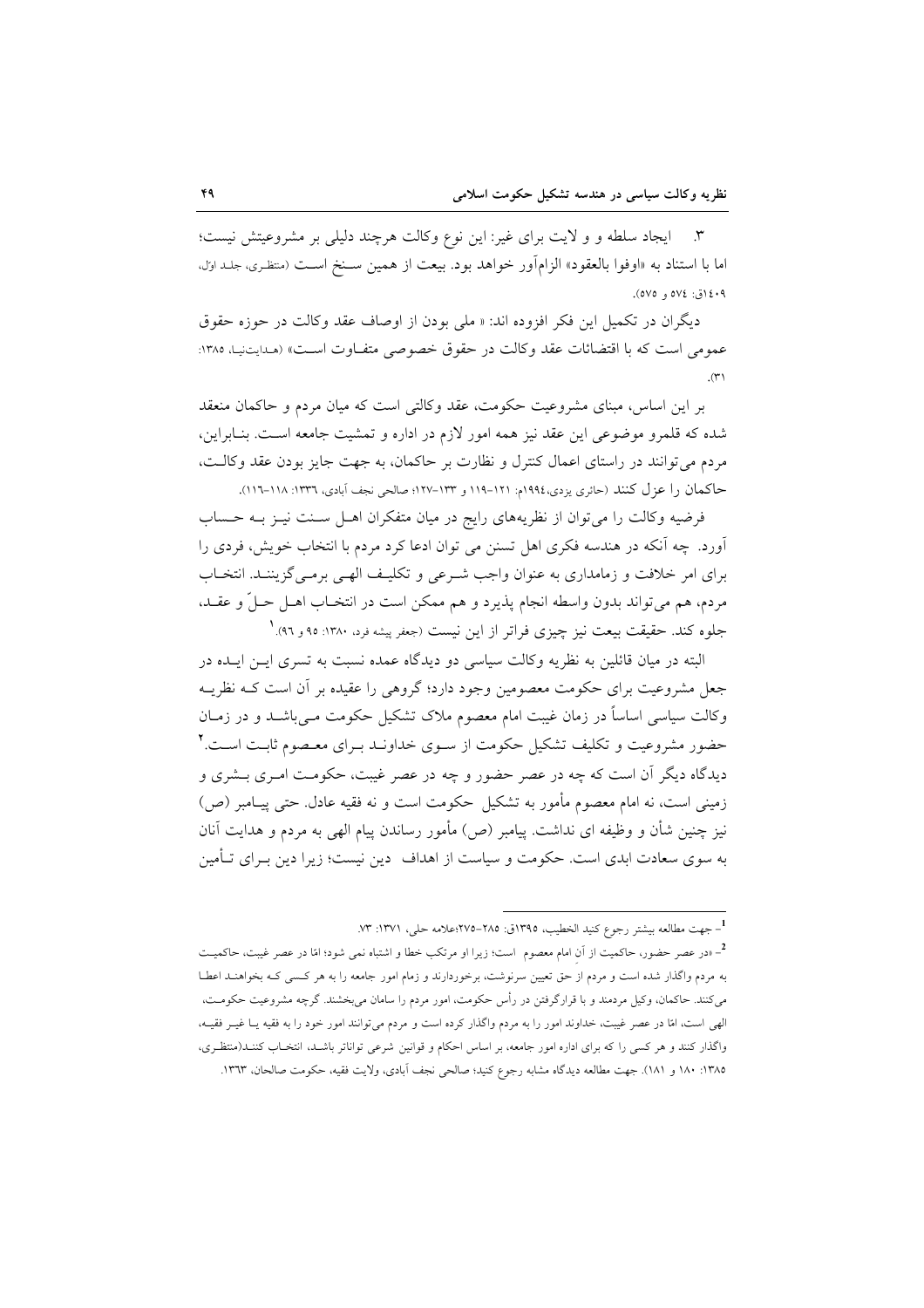سعادت اخروی بشر آمده و عهده دار اموری است که بــشر از انجــام دادن آنهــا نــاتوان اســت. حکومت و اداره جامعه از اموری نیست که بشر از عهده آنها بر نیاید و به حضور دین در ایــن ز مىنه نياز مند باشد (مهدى حائرى يزدى،١٣٨٧: ١٤٩).

اما در خصوص توجيه مدلول وكالت در حقـوق عمـومي دو اسـتدلال طـرح شـده اسـت: «برخی از آشنایان به علم سیاست، به پیروی از روسو، وکالـت را بــه قـرارداد جمعـی تفـسیر میکنند و جمعی دیگر مدعی آنند که حکومت، یعنی مالکیت مشاع آحادِ جامعه. و آحاد مردم، دارای مالکیت مشاعند و تنها راه اعمال مالکیت مشاع هر یک در امـوال خــود، ایــن اســت کــه وکیل یا داوری را بهحاکمیت برگزینند تا این اموال را به گونهای مطلوب، در برابر آفات داخلی و خارجي، حفاظت كند»(جعفر پيشه فرد، ١٣٨٠: ٩٥).

### و لايت سياسي نظريه رقب و كالت سياسي

از زمان صدر اسلام صاحب نظران شیعه توجیه ماهیت حکومت در جامعـه اسـلامی را در يرتو نهاد ولايت جستجو كرهاند. برغم أنكه تفصيل ديدگاه ايشان نيز منتهى به نظريات متفاوت می شود؛ لیکن با توجه به اینکه هسته مشترک نظرات ایشان آن است که قانونی بودن/legality حکومت اسلامی در زمان غیبت را نیز بر گرفته از احکام و موازین اسلامی می دانند.

ولایت در لغت عبارت است از: محبّت، نصرت، تدبیر، قیـام بـه امـر و ملـک امـر، امـارت دولت، سلطان، خطُّه، شهر و موطن هر كس (ابن منظـور، ج ١٤٠٥،١٥ق: ٤٠٢-٤٠٠؛ الطريحـى، ج ١٤٠٨،٥١ق: ٥٨٤-٤٥٥؛ فيروز آبادي، ج ٤، بي تا: ٥٨٢) دو چيز، هرگاه، چسبيده و كنار هم قرار گيرند كه شيء سوم، میان آن دو، فاصلهای پدید نیاورد و پیوندشان را از هم نگسلد، واژه «ولی» معنا و مفهـوم پیـدا می کند (راغب اصفهانی، بی تا،٥٣٣).

اما در مورد معنای اصطلاحی و تخصصی ولایت گفته شده که ولایت همـزاد زنــدگی در جامعه است و لذا حقیقت شرعیهای نداشته و از نوآوریهای شرعی به شمار نمی رود؛ ولایت موضوعی عرفی است که معادل فارسی آن سرپرسـتی اسـت. شـارع صـرفاً قــوانین و مقــررات شرعي خود را درباره اين موضوع عرفي ابراز و اعبلام مـي دارد. ولايـت را بــه امبارت تفـسير کردهاند و به عنوان واژهای معادل و مرادف حکومت برگزیدهاند. متون اصیل عربی هم، از ایــن حقیقت پرده برمیدارد. مثلاً ابن قتیبه در الامامهٔ و السیاسهٔ از زمامداری و حکومت بـه ولایـت تعبیر می کند(جعفر پیشه فرد، ۱۳۸۰: ۱۰۳–۱۰۲). <sup>1</sup> بنابر این، ولایت همان سرپرستی اسـت کــه در ریــشه

<sup>۔&</sup>lt;br><sup>1</sup> جهت مطالعه بیشتر رجوع کنید **الرفاعی،** ج۲، ۱۳۷۵،: ۷و ۱٤۱،۳۹و ۱٤۲؛ ط**بـری،** ج۱۳، ۱۳۷۵: ٤ و ۱٦، و ابــن اثبــر، ج۳، ١٣٧١: ٨٩ و ٢٤٢ و ٣٤٠.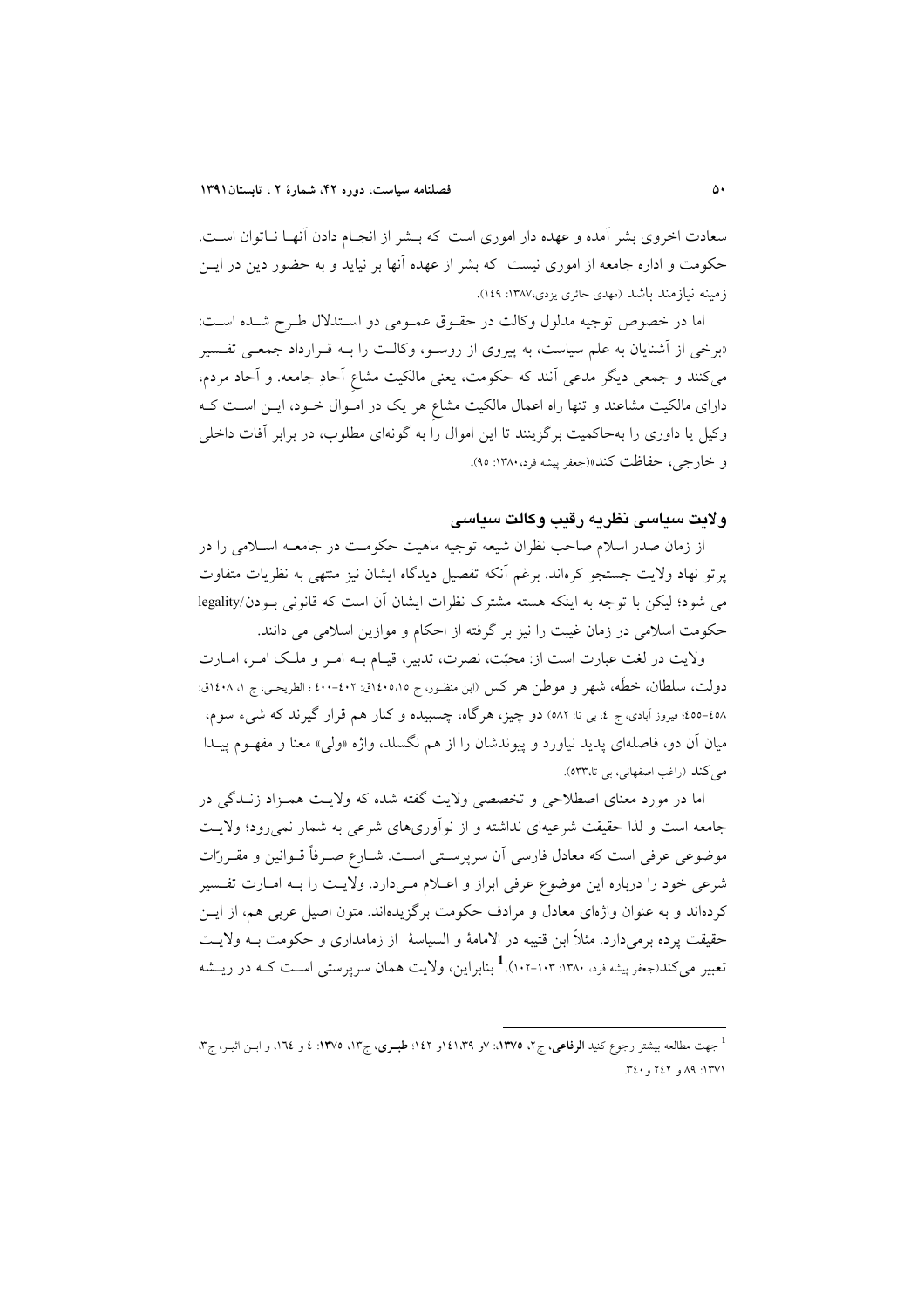لغوی آن نهفته است (مومن ١٣٧٥: ١٠). ولايت داراي ابعاد مختلف است كه در هر بعــد توصـيفي متفاوت دارد. '

از دید قائلین به این دیدگاه «حکومت خواه مشروعیت الهی داشته باشد و خواه بـر اسـاس معاهده میان ملّت و دولت متولد شود که اهل سنت از آن تعبیـر بــه «عقــد الامامــهْ» مــی کننــد؛ پیمانی لازم است و بر اساس این معاهده، دولت از اصالت رأی و استقلال برخوردار است و به طور کلي تمام ويژگيهاي «ولايت» در آن نهفته است. حکومت جنبـه اجرايـي و انفـاذ ولايـت است. بين ولايت و حكومت رابطه منطقى عام و خاص مطلق برقرار است. هر حكومتى و لو با رأى و معاهده ميان شهروندان باشد؛ لزوماً در ماهيت ولايت است ولي ولايت منحـصر در حکومت نیست، ولایت امری عام است که تمامی ردههای سرپرستی و اولویّـت در تـصرّف را در مديريت اجتماع از خرد تا كلان شامل مى شود» (جعفر پيشه فرد، ١٣٨٠: ١٠٧).

ولایت در علم کلام ٌ در معنای امامت، سریرستی و حکومت بکار مے رود؛ ؓ امــا در دانــش فقه ٔ ولایت حکمی وضعی ° است که دلالت بر تسلط، صلاحیت، مشروعیت داشتن در صــدور

<sup>3</sup> جهت مطالعه بیشتر رجوع کنید: ا**مام خمینی، ١٤١٤ق:١٠٥؛** طوسی، ١٣٥٨: ٣٤٨-٣٤٨.

در عرفان، ولايت به سه قسم الهيه، بشريه و ملكيه تقسيم مي شود كه قسم بشريه أن خود به دو نوع عامـه و خاصـه منقــسم است(برجی، ١٣٨٥: ٣-٢). ولایت در کلام، به معنی امامت است یعنی استمرار همه شئون پیامبر بجز نبـوت در جانــشینان بـر حق ایشان. این جانشینان باید دارای شرایط عصمت، علم غیب و نصب خاص باشد(برجمی، ۱۳۸۵: ٤ و کـدیور، ۱۳۷۷: ٤٢-۳۲). ولایت در فقه نیز به معنای سرپرستی امور و اولویت تصرف و تصدی بر شئون غیر است که البته در ابواب مختلف فقــه دارای سعه و ضیق قلمرو میباشد … ولی تباین مفهومی بین آنها وجود ندارد و همه آنها به همان معنای گفته شده (سرپرسـتی امور و اولویت تصرف و تصدی بر شئون غیر) است(راجی، ۱۳۸۷: ۱۱و۱۲).

<sup>&</sup>lt;sup>2</sup>کلام، علم به قواعد و مسائلی است که نتیجهاش توانایی برای اثبات عقاید دین و دفع شبهات با دلیـل و برهــان اســت(ابــن لاهيجي، ١٣٨٥: ٥؛ و صفايي، ج ١ و ٢، ١٣٧٥: ٧). "انه العلم بالقواعدالشرعية الاعتقاديه المكتسب من ادلتها اليقينية "(تفتـازاني، ج۱، ۱۳۰۵ق:۵). همچنین در تعریفی ساده می توان گفت علمی که به احکام فرعی یعنی عملی مربوط است آن را علم شـرایع و احکام گویند و علمی که به احکام اصلی یعنی اعتقادی مربوط است علم توحید و صفات نامند….علم کلام علم به امـوری است که آدمی با آن معتقد می شود؛ یعنی با آن علم، قدرتی تام و دائمی برای او حاصل می گردد که عقایـد دینـی را بـا آوردن دلیل و دفع شبهات اثبات کرده و او را ملزم سازد(لغت نامه دهخدا، ج ١١: ١٦٧٢٤).

<sup>&</sup>lt;sup>4</sup> فقه: در لغت به معنای فهم است و در اَیات و روایات به معنای فهم عمیق اَمده است. به بیان دیگر، بصیرت در دیــن را فقــه گويند؛ خواه اّن بصيرت در اصول دين باشد، يا فروع دين<sub>.</sub> اما در اصطلاح، «فقه الاحكام» گويند، يعنى علم و اّگاهى به احكام شرعيه فرعيه از روى ادله تفصيلي(دلير، ١٣٨٨: ٣٣). علم فقه، متكفَّل بيان احكام است؛ پس موضوع علم فقــه، افعــال مكلفــين است، و در فقه، پیرامون احکام تکلیفیـه (وجـوب، حرمـت. . . ) و احکــام وضـعیه (صـحت – فــساد، بطــلان و. . . ) بحـث مي شود(ولائي، ١٣٨٠: ٢٣١).

<sup>&</sup>lt;sup>5</sup>احکام وضعی احکامی است که مستقیماً، متوجّه به فعل مکلّف نیست، ول<sub>ی</sub> بسیاری از اوقات، موضوع برای حکــم تکلیفــی قرار مي گيرد، مانند «پيمان ازدواج» در مقايسه با «وجوبنفقه»(جعفر پيشه فرد، ١٣٨٠: ٢٩، ٤٠ و٤٢).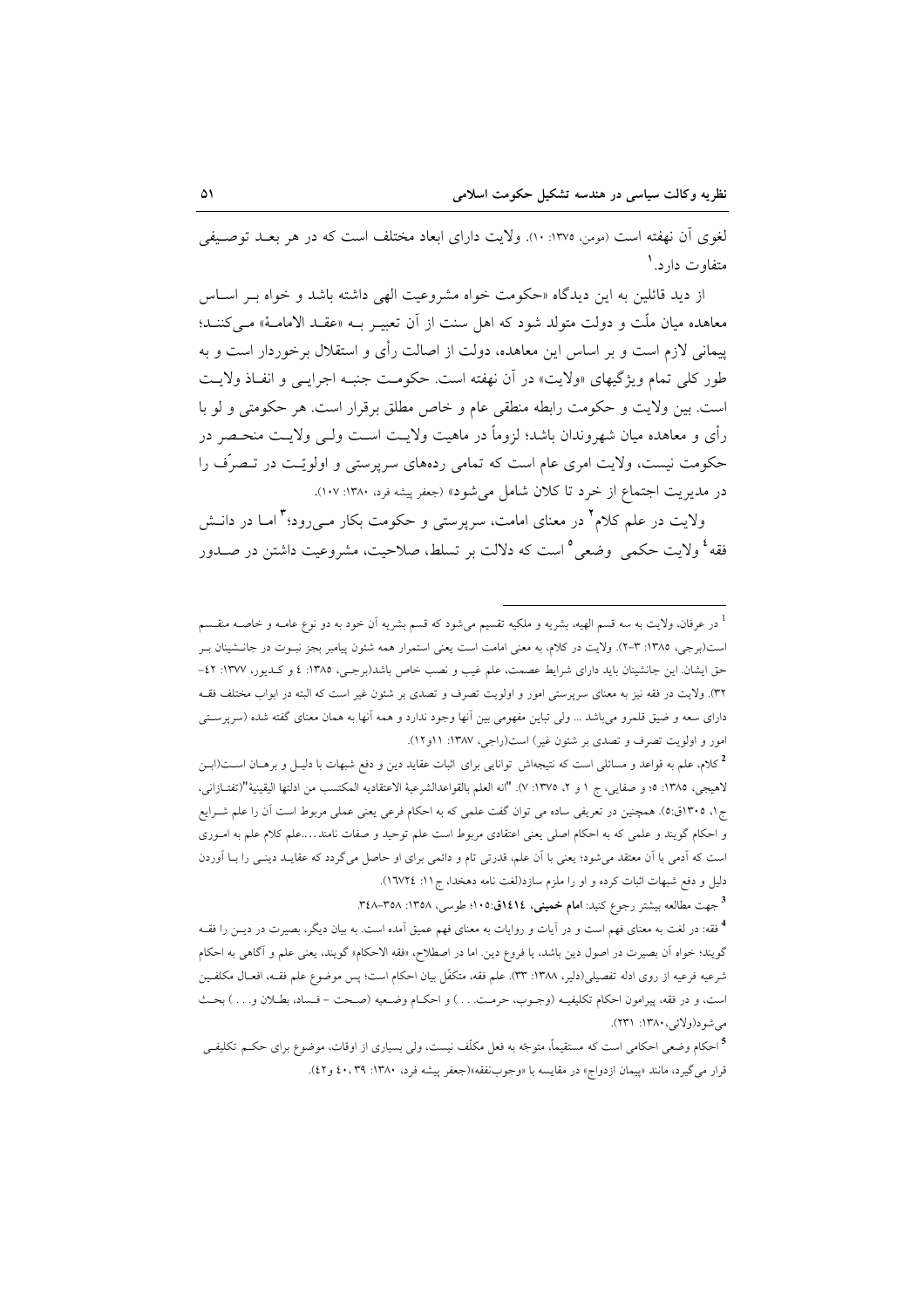حکم و اتخاذ تصمیم و اعمال اقتدار بر تر نسبت به دیگری دارد. ٰ البته قائلین به ماهیــت ولایــی حکومت در عصر غیبت، در تفصیل نظرشان دارای نگرش های کـم و بـیش مختلـف هـستند. گروهی معتقدند حسب ادله شرعی ولایت سیاسی برای حاکمان بوسیله رأی مردم مــشروط بــه رعایت موازین و بایسته های شرعی در انتخاب فقیه واجد شرایط، جعل می شود.این در حالی است که گروهی دیگر را اعتقاد بر آن است جعل ولایت سیاسی منحصراً و بدون محدود شــدن به هر شرطي به واسطه فعل الهي انجام مي شـود. لـيكن در مقابـل ايـن دو انديـشه، بخـشي از صاحب نظران معتقدند ولايت اگرچه به واسطه تشريع الهي براي حاكم جعل شده است لـيكن ایشان مستحضر بودن به آرای عمومی را شرط تمام کننـده جعـل ولایـت از سـوی پروردگـار دانستەاند.

### چالش های نظریه وکالت سیاسی

برغم شهرت و عمومیت اندیشه وکالت سیاسی در میان برخی از اساتید و صـاحب نظـران دانشگاهی و انجام تلاش های قابل ستایش در تئوریزه کردن مبانی حکومت دینی بر اساس این نظريه، با اين حال اولا، نظريه وكالت سياسي واجد برخي تعارضات و تناقضات دروني است ؛ ثانيا، صرف نظر از تناقضات مفهومي دخيل در تعريـف نهـاد وكالـت سياسـي، توجيـه ماهيـت حکومت اسلامی براساس اندیشه مزبور واجد برخی تعارضات با اصول و مبانی شرعی خواهد بو د.

اصلی ترین ایرادات وارد بر این نظریه را به اختصار به شرح ذیل می توان احصاء کرد:

۱ــ مورد وكالت، يا بايد از امور متعلق به شخص موكّل باشد تا به واسـطه مالكيـت و حـق تصرفی که در امور مربوط به خود دارد، بتواند این حق را بـه دیگـری منتقـل کنـد (نجفـی، ج۲۷. ۱۳۹۲ق: ۳۷۵-۳۷۷). بنابراین، انسان در اموری می تواند وکالت بـه دیگـری بدهـد کـه خـود دارای امتياز يا حقى باشد؛ در حاليكه محل بحث، صلاحيت انسان در حكمرانـي و اعمـال اقتـدار در حوزه اجتماعی است. در حقیقت اصل حاکمیت فرد بر سرنوشت خویش ملازمـهای بـا وجـود حق حاکمیت(مشروعیت اعمال قدرت) برای افراد یا وکلای ایشان ندارد؛ چرا کـه حــق تعیــین

<sup>&</sup>lt;sup>1</sup> الولاية هي الإمارة والسلطنة على الغير، في نفسه أو ماله أو أمْر من أموره(يزدى، ج ٣، ١٤١٢ق:٢).كون زمام أمر شيءٍ أو زمــام شخص بيد شخص آخر بحيث يمكنه التصرّف في ذلك الأمر أوْ في ذالك الشخص متى أراد و شاء (مدنى تبريزى، ١٤٠٦ الـي ولايه الفقيه: ١٧-١٦).

إمارة و سلطنته على الغير في نفسه أوْ ماله أوْ كليهما، بالأصالة أوْ بـالعرض، شـرعاً أوْعقــلأ(مـدنى تبريــزى، ١٤٠٦ الــي ولايــه الفقيه:١٧).

سلطةٌ مقررةٌ لشخص تجعله قادراً على القيام بأعمال قانونية تنفذ فى حَقٍّ الغير.(الموسوعة العربية المُيسَرَه، حرف واو، ج ٢، ١٩٦٢).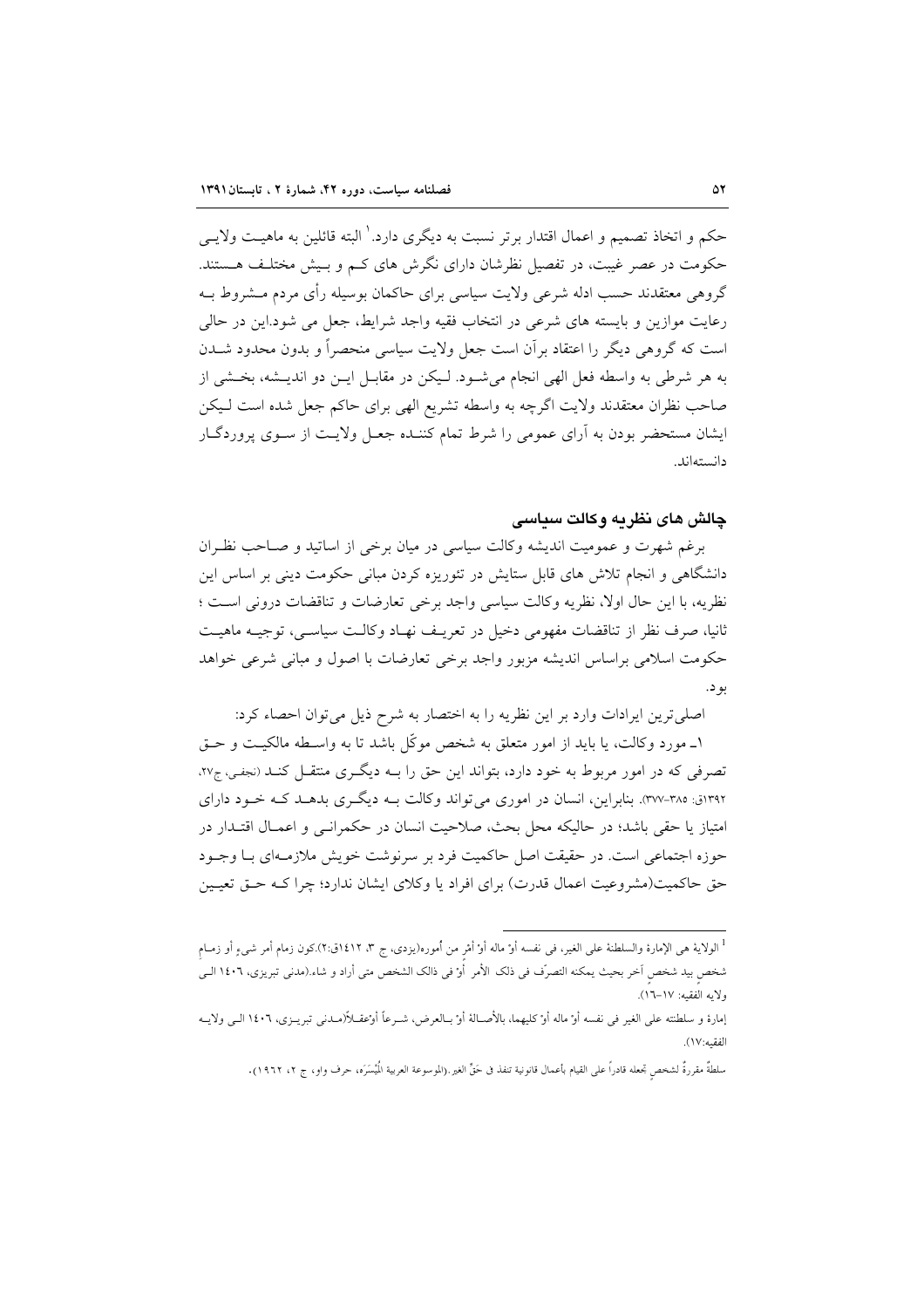سرنوشت نتیجه اختیار انسان در انجام اعمال فردی و اجتماعی او است؛ صرف نظر از درستی یا نادرستی اعمال ارتکاب یافته، همچنان که مردم می توانند در زندگی خود سعادت یا شــقاوت را به عنوان هدف خود در زندگی برگزینند. بنابراین، این اصل، اختیار مردم در تعیین حاکمان مطاع را صرف نظر از درستی و حقانیت این امر به اثبات میرساند، در حالی کـه مـدلول حـق حاكميت همان مشروعيت و حقانيت داشتن صاحبان ايـن حـق در تـشكيل حكومـت مـشروع است. بنابراین در هندسه مبانی حکومت دینی استدلال به مشروعیت یافتن حاکمان بـه واسطه رأى و بيعت مردم، ادعايي بلاوجه و از مصاديق بارز مصادرهٔ به مطلوب خواهد بود.'

٢ـ در صورت عبور از نقد اول و مفروض پنداشتن صلاحیت مردم در حکمرانی و اعمــال اقتدار اجتماعی آ باتوجه به این که در نظریه وکالت سیاسی رای مردم بــه حکومــت و حاکمــان اعطای مشروعیت می کند و به نوعی حق حاکمیت مـرادف حـق تعیـین سرنوشـت محـسوب می شود. بنابراین، تشکیل هر حکومتی در جغرافیای این اندیشه مستلزم تحصیل اجماع عمـومی مردم بر یک حکومت خواهد بود. چراکه هر کس تنها نسبت به محـدوده اختیـار و سرنوشـت خود می تواند به دیگری اعطای سلطه کند؛ حال آنکه اصولاً در هـیچ جامعـهای تـاکنون اتفـاق نیفتاده که همهٔ مردم به یک حکومت اعطای وکالت کنند و تاکنون هیچ حکومتی با رأی موافـق ۱۰۰ درصد مردم تشکیل نشده و در هیچ انتخاباتی مشارکت ۱۰۰ درصد مـردم حاصـل نـشده

<sup>&</sup>lt;sup>1</sup> در یکی از جلسات مناظره ای که مامون عباسی در بین امام رضا(ع) و عالمان اهل تسنن برگزار کرد وقتی نظریه نزدیک بــه فرضیه وکالت سیاسی بوسیله یک از علمای اهل تسنن در توجیه مشروعیت حکومت طرح شد، حضرت رضـا(ع) نخـست از حاضران اقرار می گیرد و آنان هم میپذیرند که جهان هستی، ملک پروردگار یکتا است. حضرت، همین اصل را مبنـای سـخن خویش قرار داده و میفرمایند: که وقتی جهان هستی و انسان، مملوک پروردگار شدند، باید او تعیین امـام و حـاکم کنـد و از طرف خود کسی را برای اداره جامعه برگزیند؛ زیرا، امت اسلامی، بر این حکم فقهی اجماع و اتفاق نظر دارند که اگـر کـسی، در دارایی دیگری بدون اجازه تصرف کند، ضامن است و باید از عهده ضمانت خویش برآید و تعیین خلیفه از سـوی مـردم، مصداقی از مصادیق همین قاعده است (مجلسی، بی تا، ج۹؛ ۲۰۲ به نقل از جعفر پیشه فرد، ۱۳۸۰: ۹۹ و ۱۰۰).

<sup>&</sup>lt;sup>2</sup> البته در این فرض با توجه به تصریح فقها به اینکه لازم است مورد وکالت، شرعا نیابت،پذیر باشــد و در صــورتی کــه مــورد وكالت، غير قابل واگذاري و نيابت ناپذير باشد، وكالت، باطل و بي(رزش است (امام خميني، ج١٣٦٨، ٤٠). لذا ممكـن اسـت گفته شود با توجه به اهمیت و آثار بسیار سهمگین مترتب برآن به جهت صلاحیت و شئون عام حکومت در همـه امـور، لازم است اثبات شود؛ اشخاص مجازند به دیگری در راستای اعمال اقتدار اجتماعی نسبت به ایشان اعطـای وکالـت نماینـد. البتـه ممکن است به این ایراد با استناد به اصل اباحه در افعال مکلفین پاسخ گفته شود. براین اساس اصـل بـر جـواز اسـت و منـع اعطای وکالت نیازمند دلیل خواهد بود با این حال در مقابل این استدلال نیز چنین استدلال شده است هیچ انسانی حق نـصب قیّم بر خویش ندارد و نمیتواند حقوق مشروع خویش و آزادی و اختیاری که خداونـد بـه او اعطـا کــرده و او را حــاکم بــر سرنوشت خویش گردانیده است، را به دیگری بسپارد و از خود سلب اختیار کند. (جعفر پیشه فرد، ۸٦: ۱۳۸۰). با ایــن حــال، استدلال مزبور به سبب آنکه قیمومیت در حیطه آزادی و اختیار فردی را با بحث سرپرستی و حکومت اجتماعی قیاس نمـوده است قابل خدشه به نظر میرسد.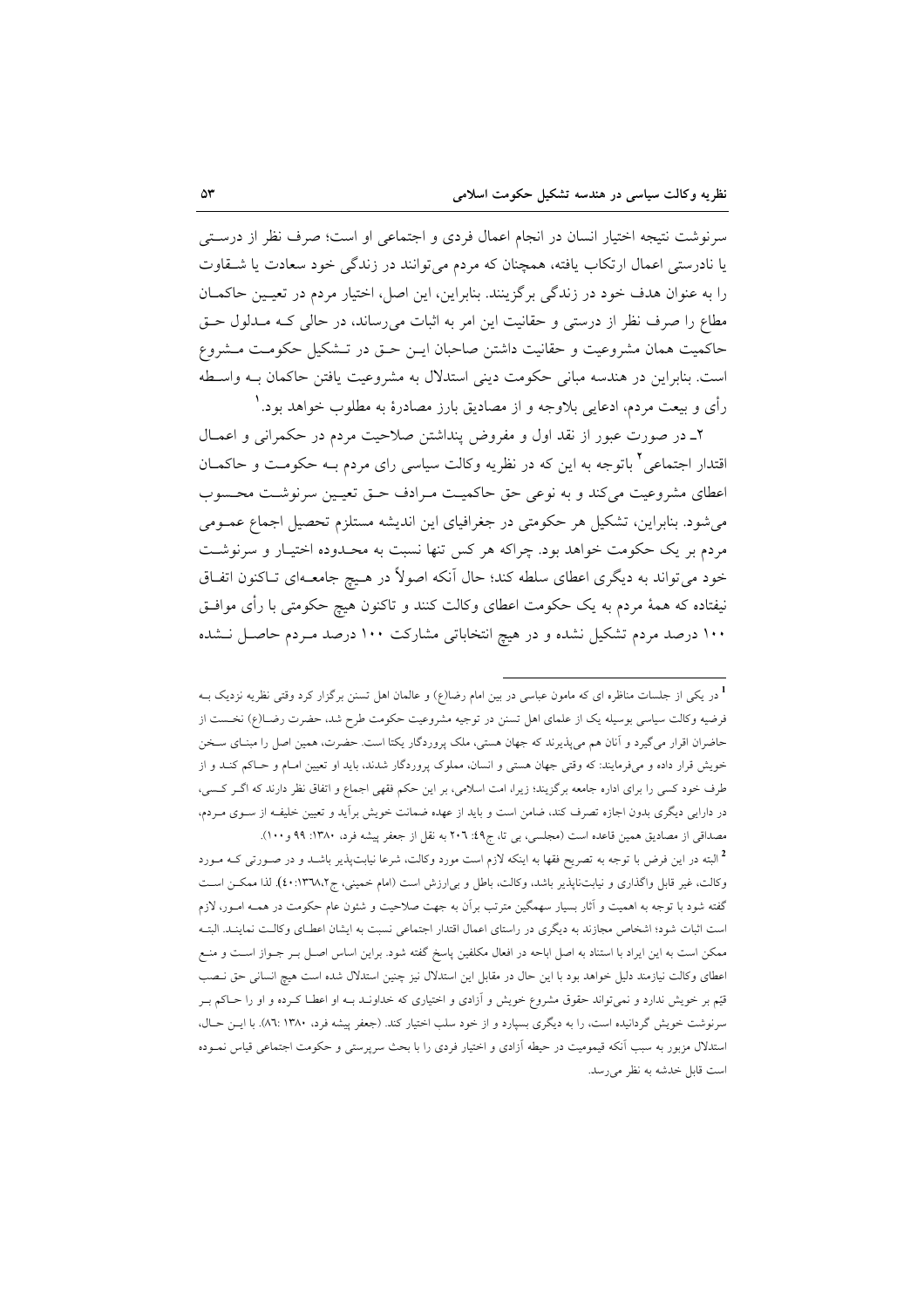است. در نتيجه، استناد به محدود شدن اقليت به قوانين موضوعه نيز قابل پذيرش نخواهد بـود؛ چراكه هيچ نقطه اتكايي در اثبات موافقت كلي يا پيشيني مخالفان وجـود نخواهـد داشـت. بـه علاوه ملی دانستن نمایندگی و اینکه وکیل خود را نمایندهٔ همه باید بداند، رافع نادیـده گـرفتن مخالفت اقلیت و تضیع حق حاکمیت فرض شده برای ایشان نمی تواند باشد. '

٣ـ وكالت از حيث لغـوي، از ريــشه «الوكالــه فــي الدابــهْ» مــشتق اســت كــه در تفــسير آن مي گويند: «ان لايَمشي إلا بمشي غيره» و يا «أن يسيرَ بسير الآخر». بنابراين، مي تـوان گفـت كـه اصل معنای وکالت در لغت، آن است که عنـان کـار در دسـت وکيـل نيـست و وکيـل، فـردی دنبالهرو خواهد بود؛ در حالي كه اين تفـسير، بــا ماهيــت هـيچ حكــومتى تناسـب نــدارد. اگــر حکومتی، عنان کار را در دست نداشته باشد و نتواند در موقع مقتضی به ابتکار خود و حتی بـر خلاف نظر شهروندان تصميم جدي بگيرد؛ چگونه مي تواند به اهداف حاكميت، از جمله حفظ امنیت و مبارزه با هرج و مرج و ستم، دست یابد و حکمت عملی سیاست را تأمین کنــد (جعفـر پیشه فرد. ۱۳۸۰: ۹۲). مگر آنکه منظور از حکومت وکالتی، توکّل مردم به هیأت حاکمه و بــه معنــی تولَّى باشد؛ چنانكه در «حسبنا الله و نعم الوكيل» منعكس است كه در اين صـورت، وكالـت، از نظر ماهيت، به مفهوم ولايت منقلب خواهد شد.

ممکن است در مقابل استدلال شود که وکالت در ادبیات حقوق عمومی متفاوت از ادبیـات حقوق خصوصی و در معنای اعطای سلطه است ک بنابر عمومات قاعده «اوفوا بالعقود»، متابعت از حاکم بر مردم لازم شده است (متظری، جلـداول، ٥٧٥:١٤٠٩). استدلال مزبور خــود واجــد دو اشکال است:اولاً، شمول دلالت قاعده اوفوا بالعقود در عقودی است که اقتضاء عقد مستلزم حکمی خلاف نباشد. ثانیا، در عقد وکالت اصالت داشتن اراده موکل است و به صورت کلی پیا به نحو موردی موکل مختار خواهد بود که برخلاف اراده وکیل اقدام کند. بنابراین تا زمانی ک دلیلی خاص در اثبات تحکیم اراده وکیل نسبت به موکل وجـود نداشـته باشـد؛ موضـوع تـابع عمومات احکام نیابت در تصرف است.

٤– وكالت دادن در خصوص امرى كه شرعاً جايز نيست باطل است (نجفي، ج٢٧، ١٣٩٢ق: ٣٨٥-٣٧٧. بنابراين اعطاى وكالت در امور اجتماعى و توافق و تراضى طرفين در اعطاى سلطه نسبت به خود به دیگری در هر امری تنها در صورتی مجاز است کـه شــارع یــا قــانون گــذار در آن خصوص حکم خاصی وضع نکرده باشد. حال آنکه بنابر اعتقادات و مبانی کلامی شیعه، شــارع

<sup>۔&</sup>lt;br><sup>1</sup> هر چند در مقام پاسخ به نقد مزبور نسبت به نظریه وکالت سیاسی، نظریه حاکمیت مل<sub>ی</sub> به عنوان یک نهاد انترا*عـی* طـرح و ارائه شد؛ لیکن این نظریه نیز اولا، به لحاظ ماهوی در خصوص چگونگی توجیه مشروعیت حکومت بـر انـسانهای آزاد کـه نقشی در این انتراع نداشته اند محل مناقشه است زیرا توجیه مشروعیت حکومت مستلزم وجود مبنایی حقیقـی و نــه انتزاعـی است. ثانیا، این نظر در عمل منجر به نوعی دیکتاتوری اکثریت و تشکیل حکومتهایی تمامیت خواه شد.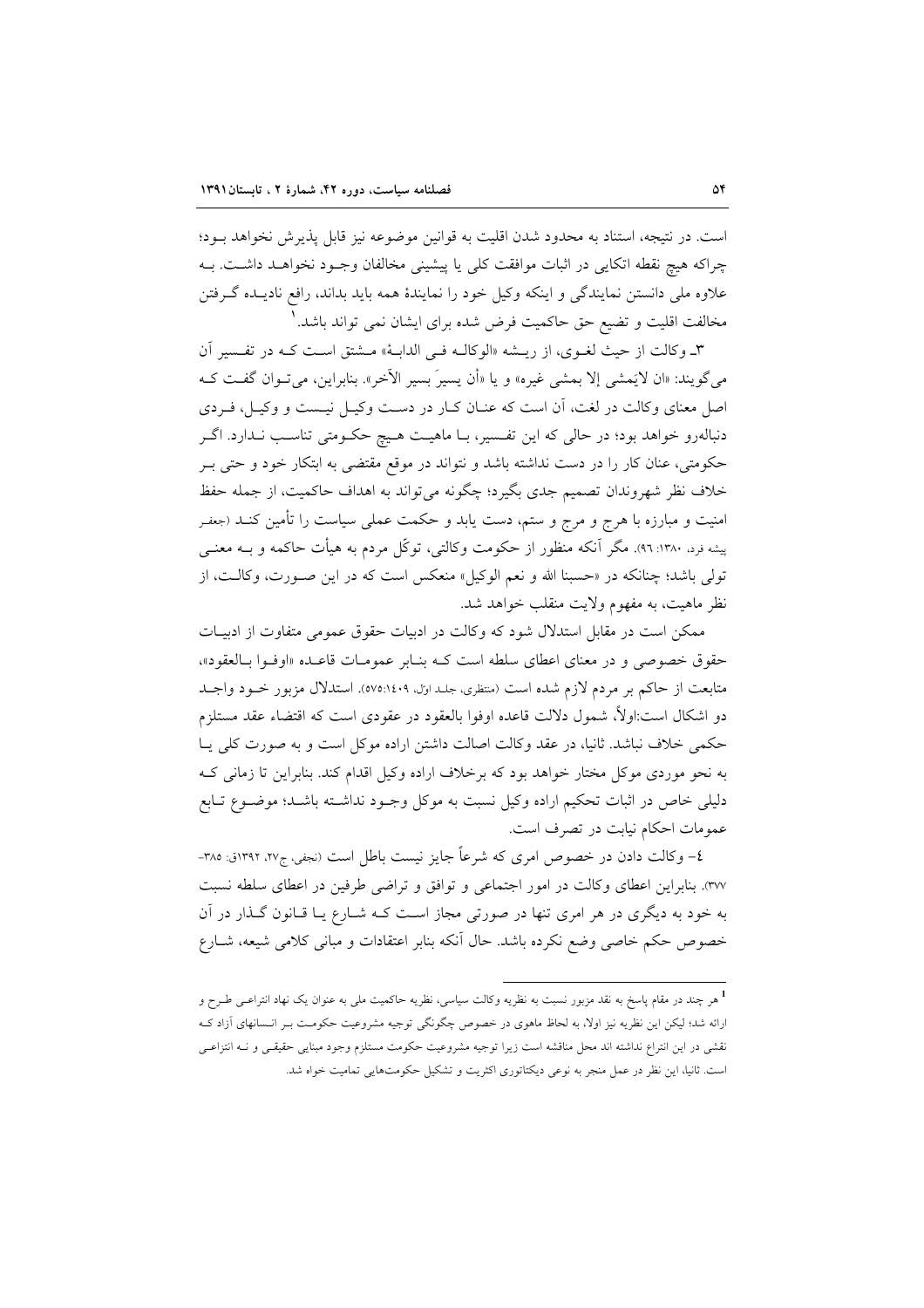حکیم هیچ گاه رهبری جامعه اسلامی را رها شـده بـاقی نگذاشـته اسـت و بنـابراین عمومـات قاعده وفای به عهد در صورتی شامل این مورد خواهد بود که توافق در موردی نباشد که شارع مقدس حکم خاصی جعل کرده است. در غیـر ایـن صـورت ایـن توافقـات تنهـا در صـورت موافقت با مدلول جعل شارع لازم الرعايه خواهند بود. `

## چالش بنيادين نظريه وكالت سياسي حتى در فرض سكوت ادله شــرعى در بحـث حكو مت:

تاکنون به تفصیل ایرادات وارد بر نظریه وکالت سیاسی را بررسی و تبیـین کـردیم. بــا ایــن حال به نظر می رسد حتی اگر از تمامی ایرادات پیش گفته اغماض کنیم نظریه وکالت سیاسی به عنوان مبنای توجیه مشروعیت حکومت های دمکراتیک با چالشی جدی در بحث مطابقت واقعیت های نظام های سیاسی با اقتضائات حجیت شرعی عمل به رای اکثریت حتی در فرض فقدان ادله شرعی مواجه است. چرا که در صورتی که دین و شریعت را در موضوع تعیین حـق حاکمیت و حکومت مسکوت فرض کنیم و پذیریم که در نصوص و موازین شرعی هیچ گونـه مبنا و الگویی به منظور تشکیل حکومت اسلامی ارائه نشده باشد؛ آنگIه بــا تعــارض دو اصــل عقلي مواجه خواهيم شد:

اصل اول: عدم ولايت هر شخص نسبت به ديگران است و اينكه هيچكـس حـق تحكـم و اعمال اقتدار و فرمانروایی بر دیگری را ندارد (عبد الله جوادی آملی، ۱۳۷۹: ۲۱۰–۲۰۷؛ نراقبی، ۱۶۰۸ق: ۱۸۲؛ مراغي، ج٢، ١٤١٧: ٥٥٦؛ امام خميني، ١٤١٨: ١٨؛ شـيخ انـصاري، ج٣، ١٤٢٠: ٥٤٦). اصــل دوم: ضــرورت تــشكيل حكومت و وجود حاكم كه اصلي عقلي و مسلم است (محمد مهدي شمس الدين، ١٣٧٥: ٣٠؛ ارسطو، ١٣٤٩: ٩٦؛ امام خميني، ج ٢، ١٤١٠ق: ٤٦١؛ علامه طباطبائي، ١٣٨٧- ١٧٧– ١٦٩؛ منتظري، ج ١، ١٤٠٩: ٢٠٤–٢١٦١).

بنابر دو اصل پیش گفته از یکسو و بنابر اصل عقلـی ضـرورت وجـود حکومـت، تــشکیل حکومت در زمان غیبت همچون زمان حضور معصوم لازم خواهد بود ًو از سوی دیگر، بنـابر اصل عدم ولایت، هیچ کس به خودی خود واجد صلاحیت و مشروعیت در تشکیل حکومت و اعمال تحکم نسبت به دیگری نیست. در پاسخ به این مسئله به نظر می رسد بنابر اهم بــودن ضرورت تشکیل حکومت به نسبت حفظ آزادی و اختیار شهروندان می تـوان حکـم بــه تقــدم ضرورت تشکیل حکومت داد.

اما در خصوص اینکه در این حالت چه فـرد یـا گروهـی واجـد صـلاحیت حکومـت بـر دیگران می باشند به نظر می رسد چارهای جز پذیرش رای اکثریت نباشد زیـرا اگرچــه صِـرف

<sup>.&</sup>lt;br>1 جهت مطالعه بیشتر و بازشناســی مفهــوم نظریــه وکالــت در توجیــه مــشروعیت حکمرانــی و انتقــادات وارد بــر آن رجــوع كنيد:جوادي أملي، ١٣٧٨،صص١٠٧-٢١٢.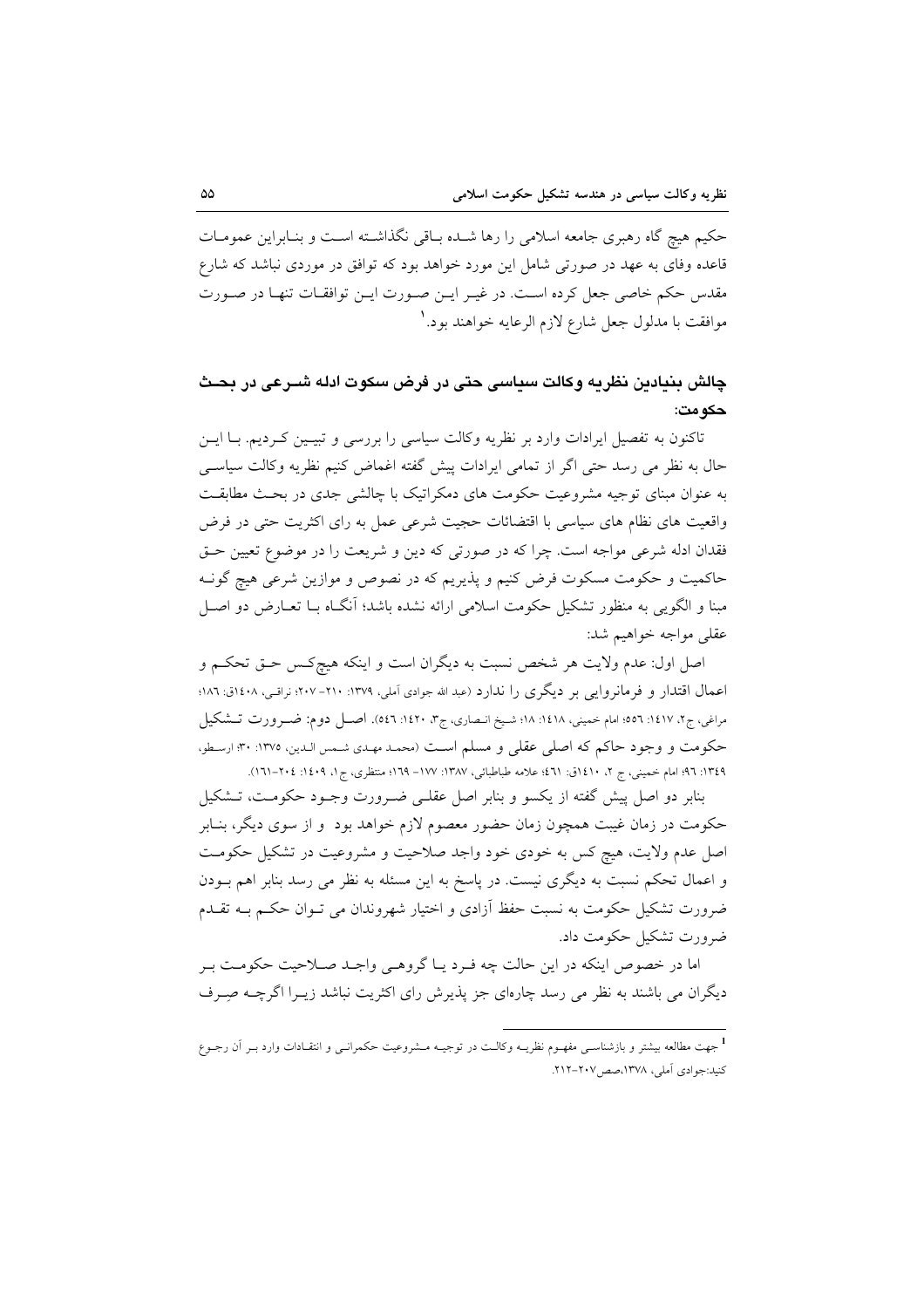نظر اکثریت هیچ ارزش و اعتباری ندارد ولـی رأی اکثریـت در جـایی مقبـول اسـت کــه هــیچ مرجحی نداشته باشیم و احکام اسلامی راه حل مشخص برای مـسئله ارائــه نــداده باشــند (اَن چنان که در مسئله حاضر فرض نکرده ایم) و مرجح ۖ واجد صلاحیتی (مثل دلیل شــرعی) هــم موجود نباشد در این حالت نظر اکثریت مرجح و مقدم است و مخالفت با نظر اکثریت، ترجیح مرجوح خواهد بود. در اينجا اكثريت ايجاد ظن مي كند واين ظن معتبر است (مصباح يـزدي، ١٣٨٠: ٣١٠. البته اين اكثريت تنها در حالتي ملاك عمل خواهد بود كه مطابق نظر عقبلا و كارشناسان باشد در غیر این صورت عمل به نظر اکثریتی که بر خلاف رای و نظر عقـلا و خبرگـان اسـت شرعاً محل اشکال خواهد بود.

این در حالی است که به وضوح آشکار است هیچ محدودیتی مبنی بـر ضـرورت مطابقـت نظر و رای اکثریت در اعطای وکالت به حاکمان با نظـر خبرگـان و کارشناسـان وجـود نــدارد. بنابراين، بازهم حتى در اين فرض محال (فقدان وجود ادله شـرعى در اثبـات ولايـت و تعيـين مجرای تشکیل حکومت در عصر غیبت) نیز نخواهیم توانست نظریه وکالت سیاسـی را مبنـایی مشروع در تشکیل حکومت اسلامی در عصر غیبت قلمداد کنیم.

#### بر آيند:

با توجه به سطور تقریر شده در این مقاله به نظر می رسد توجیــه ماهیـت حکومــت دینــی براساس نظریه وکالت سیاسی از جهات مختلف محل اشکال بوده و قابل پذیرش نیست. براین اساس، عدم اثبات حق حاكميت براى افـراد جامعـه، خلـط مـدلول اختيـار تـشريعى و اختيـار تکوینی، عدم توجه به تفاوت حق تعیین سرنوشت و حـق حاکمیـت، مغفـول گـذاردن اثبـات امکان اعطای سلطه به دیگران بر علیه انسان، عدم تحقق اجماع در جوامع در سـر شـخص یـا اشخاص صالح به اعمال حکومت و مهم تر از همه اینکه با توجه بـه اثبـات وجـود مـوازین و احکام شرعی در خصوص اصل و مبنای تشکیل حکومت در اسـلام کـه در آراء و اندیـشه ی قاطبه عالمان و صاحب نظران مورد تاكيد قرار گرفته است؛ نمي توان مدعى تـشكيل حكومـت اسلامی بر اساس نظریه مزبور شد و حتی در صورتی که رفع همه ایـرادات پـیش گفتـه را نیــز مفروض قلمداد کنیم بازهم نمی توان دلیلی بر تقدم رای اکثریتی که عالمان و نخبگان جامعه با أن مخالفند، متصور بود.

#### منابع و مآخذ:

۱. آقا بخشی، علی اکبر، افشاری راد، مینو،(۱۳۸۷) **فرهنگ علوم سیاسی**،تهران:چاپار. ۲. ابن منظور، محمد بن مكرم،(۱٤٠٥ق) **لسان العرب**، قم: نشر ادب الحوزه. ٣. ابن اثير، (١٣٧١)، الكامل في التواريخ ،تهران: اساطير.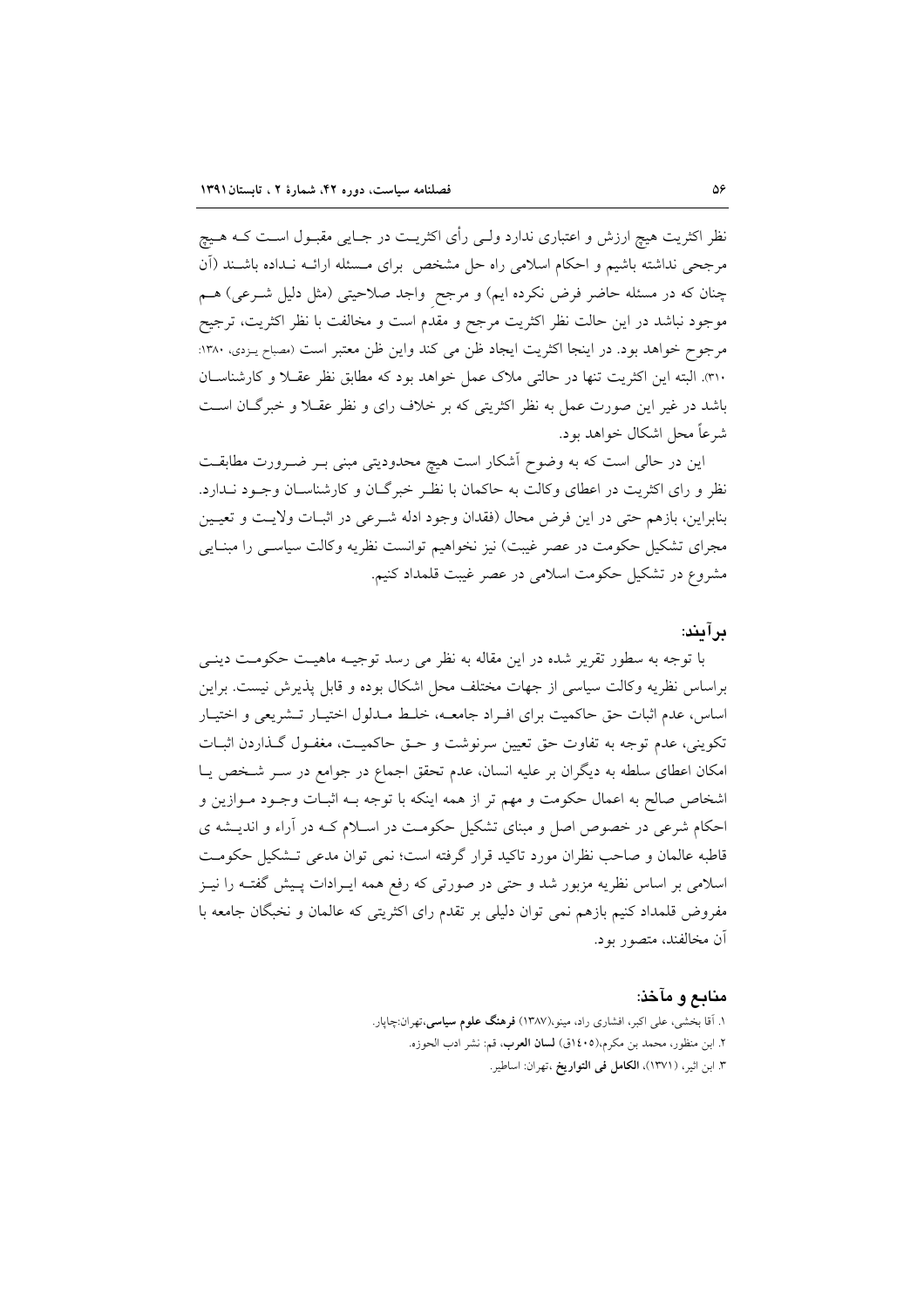٣٦.طوسي، محمد بن حسن، (١٣٥٨)، تمهيد الاصول في علم الكلام، تهران: انجمن اسلامي حكمت و فلسفه ايران.